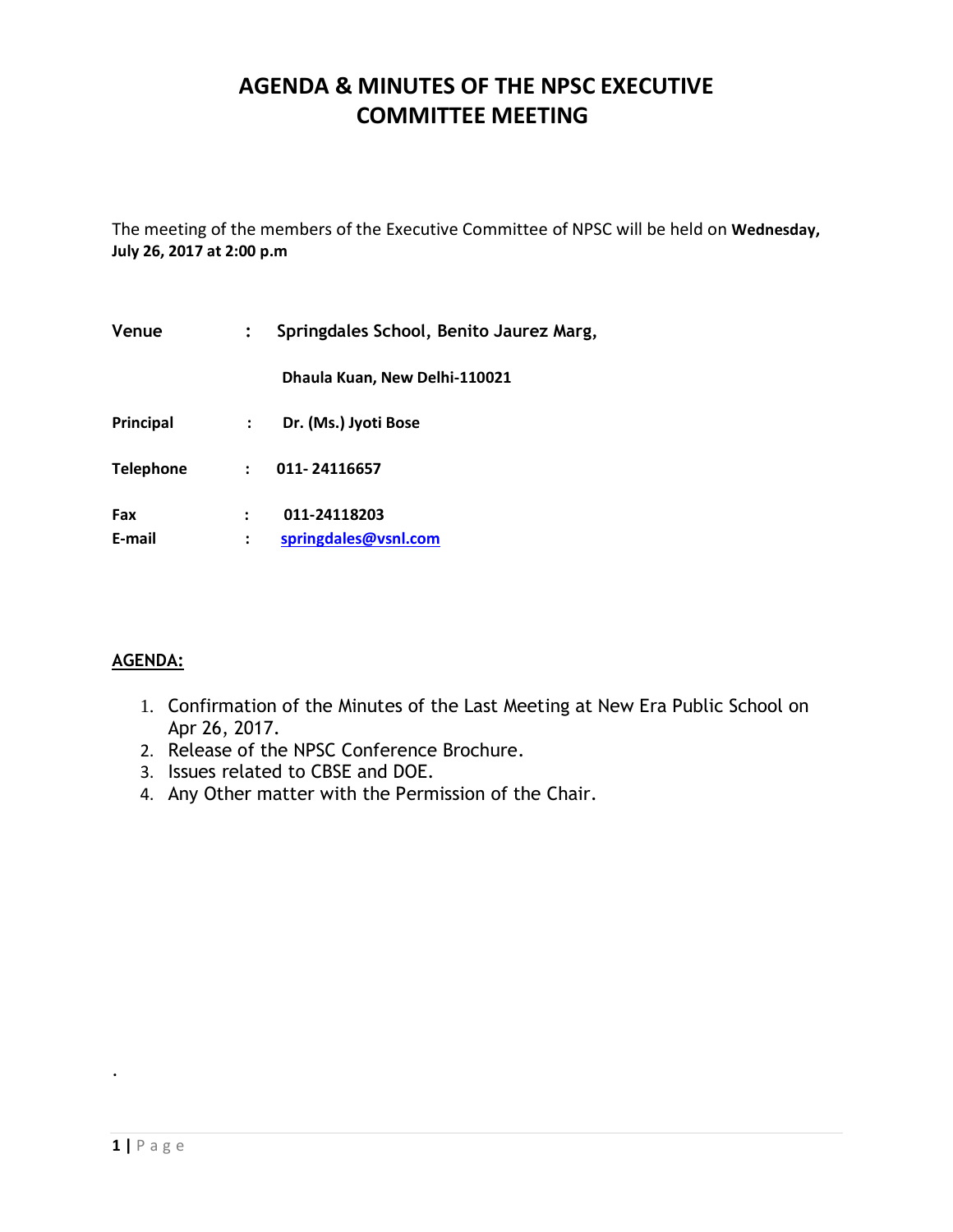# **Minutes Of The Meeting held on Wednesday, April 26, 2017 AT 1400 HRS AT New Era Public School, H-17, Main Mayapuri Road, New Delhi - 110064.**

### **Members Present :**

- 1. Mr. Ashok Pandey, **Chairman**, Principal, **Ahlcon International School**, MayurVihar, Phase-1, Delhi-110091
- 2. Ms. Seema Jerath, **Secretary (Officiating)** and **Joint Secretary**, Principal, **DLF Public School**, Sector-II, Rajender Nagar, Sahibabad, Ghaziabad 201 005
- 3. Dr. M. Kannan**, Treasurer**, Principal, **Faith Academy Sr. Sec School**,John L Dorsey Road, Prasad Nagar, New Delhi-110005
- 4. Ms. AmeetaMullaWattal, Member-Executive Council, **Springdales School**, Upper Ridge Road Junction,Pusa Road, New Delhi-110005
- 5. Mr. L.V.Sehgal
- 6. Mrs. ChitraNakra, Principal, **Veda Vyasa DAV Public School**, D-Block, Vikaspuri, New Delhi 110018
- 7. Ms. Malini Narayanan, Member-Executive Council, Principal , **Army Public School**, Shankar Vihar, (Near Mahipalpur), Delhi Cantt-110010
- 8. Dr. (Ms.) Ruchi Seth, Principal, **Lotus Valley International School**, Sector-126, Taj Expressway, Noida
- 9. Sr. Janet, Principal, **Convent of Jesus & Mary**, Bangla Sahib Lane, New Delhi 110001
- 10. Ms. Anita Wadhera, Principal, **Darbari Lal D.A.V Model School**, ND-Block, Pitampura, New Delhi - 110088
- 11. Ms. Rachna Pant, Member Executive Council, Principal, **Ramjas School**, Sector-4, R.K Puram, New Delhi-110022
- 12. Ms. Sudha Acharya , Member-Executive Council, **ITL Public School**, Sector-9, Dwarka, New Delhi-110075
- 13. Mrs. LataVaidyanathan, Special Invitee, Director, **TERI Prakriti School**, TERI Gram, Gwal Pahari, Gurugram, Haryana-12200
- 14. Ms. Rita Sen, Special Invitee
- 15. Dr. D.K. Pandey, Special Invitee, **N C Jindal Public School**, Road No. 73, West Punjabi Bagh, New Delhi-110026
- 16. Mr. S.L. Jain, Honorary Member, Special Invitee, Director, **Mahavir Senior Model School**, Sangam Park Extension, Rana PratapBagh, G.T.K. Road, Opp Nanak PioGurudwara, New Delhi-110033
- 17. Mr. Suraj Prakash, Special Invitee, Honorary Member
- 18. Dr. Jyoti Bose, Principal, **Springdales School**, Benito Jaurez Marg, DhaulaKuan, New Delhi 110021

### **LEAVE OF ABSENCE:**

1. Ms. SadhanaBhalla, Vice Chairperson, Principal, **Mira Model School**, B-Block , JanakPuri, New Delhi-110058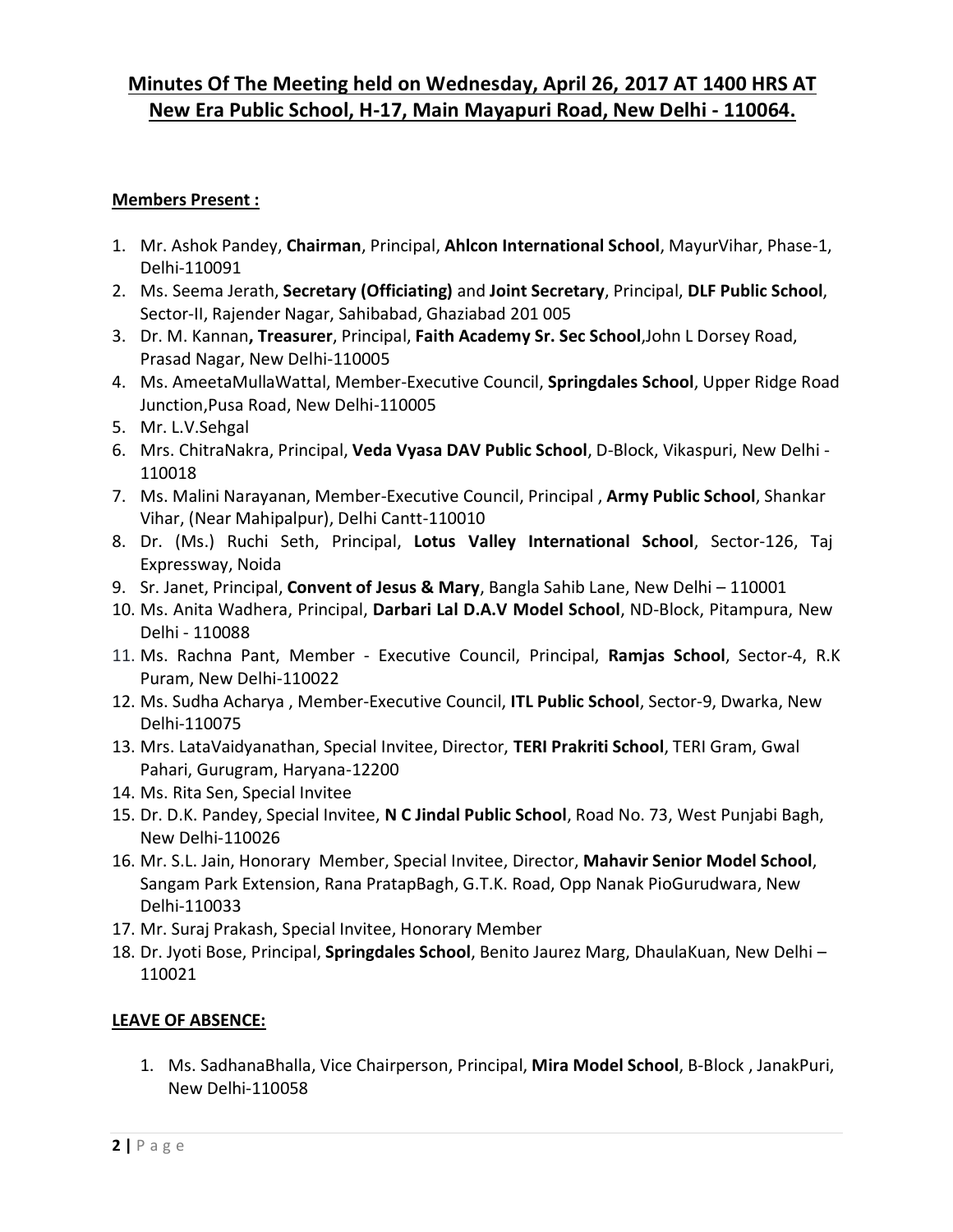The Chairman NPSC, Mr. Ashok Pandey welcomed the members and thanked them for their presence.

# **Agenda Item No. 1: Confirmation of the Minutes of the Last Meeting**

The Chairman informed the house that the minutes of the last General Body Meeting of NPSC were sent to all members by e-mail and also updated on the NPSC website. No observations were received. The members confirmed the minutes.

## **Agenda Item No.2 :Presentation of Budget for the Session 2016-17**

The Chairman also shared the interim budget for the session 2016-17. He congratulated the treasurer Dr. Kannan for his meticulous preparation of Budget statement and shared the following key points:-

- 1. **Total expenditure** of Rs. 20,08,870/- (Twenty Lakh Eight Thousand Eight Hundred & Seventy Rupees) under various heads including conferences etc. against **total receipt** of Rs.26,91,687/- (Twenty Six Lakh Ninety One Thousand Six Hundred & Eighty Seven Rupees)
- 2. A cushion of **Rs. 6,82,816/-**(Six Lakh Eighty Two Thousand Eight Hundred and Sixteen Rupees)
- 3. Fund Position as of today:
	- a. **Fixed deposit** Rs. 5,65,000/- (Five Lakh and Sixty Five thousand)
	- b. **Cash-in-hand –**Rs. 3,740/-(Three thousand seven hundred and forty rupees)
	- c. **Cash-in-bank-** 12,00,648/- (Twelve lakh six hundred and forty eight rupees)
	- d. **Total Saving** 17,69,388/- (Seventeen lakh sixty nine thousand three hundred and eighty eight rupees)

Further, he invited proposals from member schools for workshops and Inter-school tournaments for students and teachers.

### **Agenda Item No. 3: Issues Related to the Autonomy of the Schools**

The chairman discussed 4-5 burning concerns which are of key importance today which are as follows:-

### **I. Compulsory NCERT Books:-**

Pertaining to CBSE Circulars related to compulsory NCERT books, all members can go ahead with the prescribed books in their respective schools as CBSE has not put that compulsion on schools categorically. However, prescribed books must be in accordance with the requirement of National Curriculum Framework (NCF). No other reason beyond the interest of the learner should influence the selection of books. Also, under the statuette the school is solely responsible for the content of the books it prescribes and cannot be exonerated if the content of the book is objectionable incorrect. For classes IX to XII since the question papers are heavily dependent on NCERT books, the schools must prescribe NCERT books in their own interest. In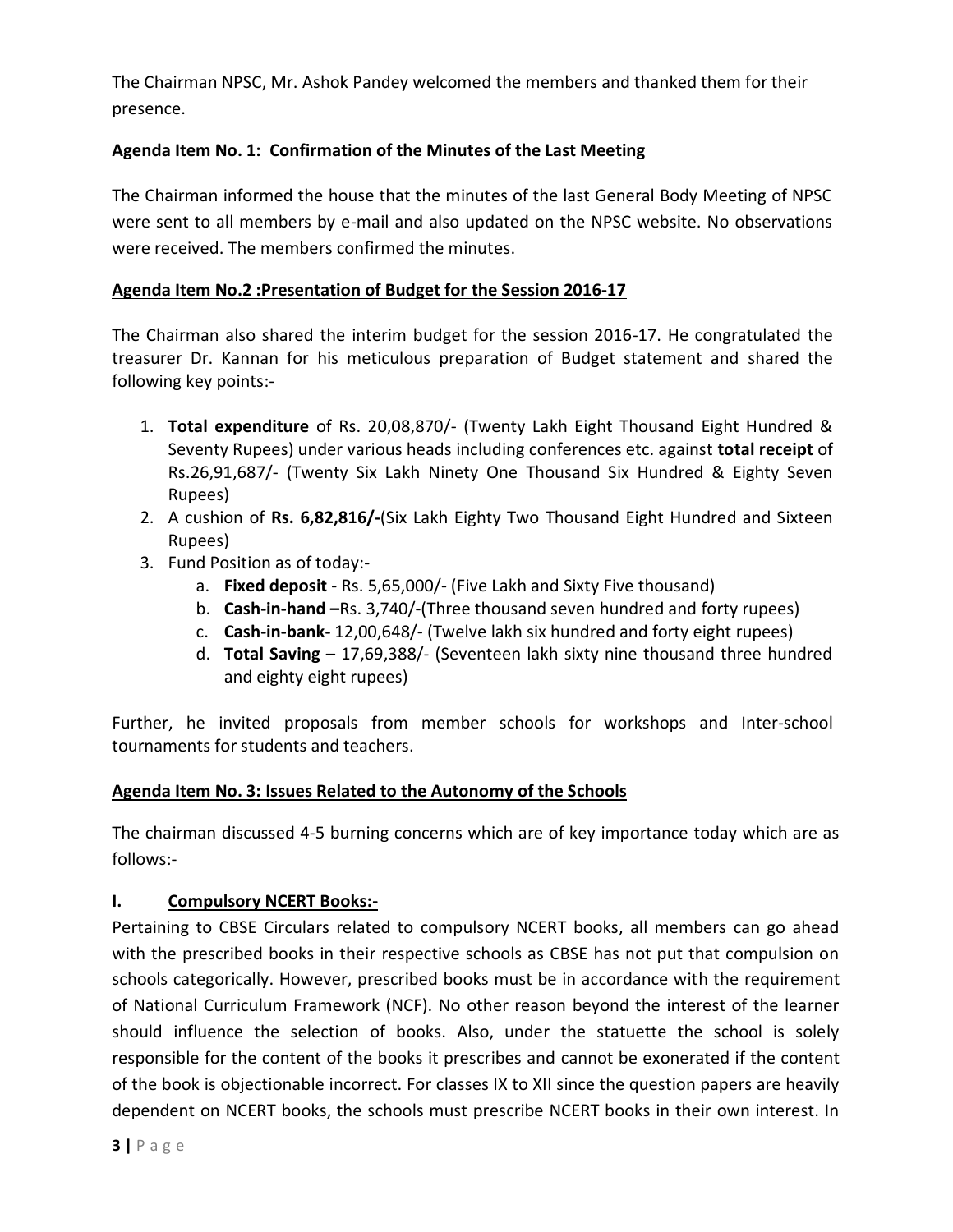addition to this, if students are appearing for some additional exams and need deeper knowledge the schools can prescribe additional reference books.

# **II. Uniform System of Assessment, Examination and Report Card for classes VI-IX from Academic Year 2017-18 onwards (reference- CBSE Circular : Acad-14/2017 dated 21.03.2017 and Acad-05/2017 dated 31.01.2017):-**

According to DSEAR (Delhi School Act and Rules), education up to Class VIII is under the purview of the state and not CBSE. DSEAR has stipulated that only state decides the curriculum for classes I-VIII. With regard to this, lot of ground work has been done and some insight into implementation of uniform assessment for classes VI-VIII was shared. The move also goes against the Right to Education (RTE) act *chapter 5 Section 29 & 13*. There are various **Issues of concern** as that were raised by the members:-

- a. Circular says from class VI we start preparing students for board exams.
- b. With cumulative scheme and immense focus on marks 90% of formal assessment and 10% of informal assessment, students get less opportunities of learning through other informal mediums.
- c. Class VI-VIII are an important learning curve and hence this system of marks will add to the anxieties, probability of increasing number of children who cannot cope and more number of failures who cannot be detained.

# **III. Uniform, Books Sales Counter in School (Reference: NO. CBSE/AFF/CIRCULAR/ 10/2017):-**

As per the circular, CBSE has issued only an advisory to all its affiliated schools not to indulge in commercial activities by way of selling of text books, note books, stationary items, uniforms etc. and to adhere to the provisions of Affiliation Bye-Laws of the Board. Schools were from their side providing a facility for the convenience of parents but have been accused of profiteering. The chairman advised the members not to have the facility in their respective schools if they can avoid it. However, if they still continue with these counters, the schools need to ensure that these counters are there to facilitate parents who need them without making them mandatory. In case, the schools are convinced that they must have such counters in their premises they should ensure that the vendor is complying with all regulations of buying and selling things including payment of Sales Tax, VAT etc. as applicable in the state concerned. In addition the schools also must get a resolution signed by the parents during the PTA if the parents are willing to have such facilities in the school campus so that schools are not accused of having any ulterior motives. However, the final outcome will depend on further guidelines issued by the courts/CBSE/DOE.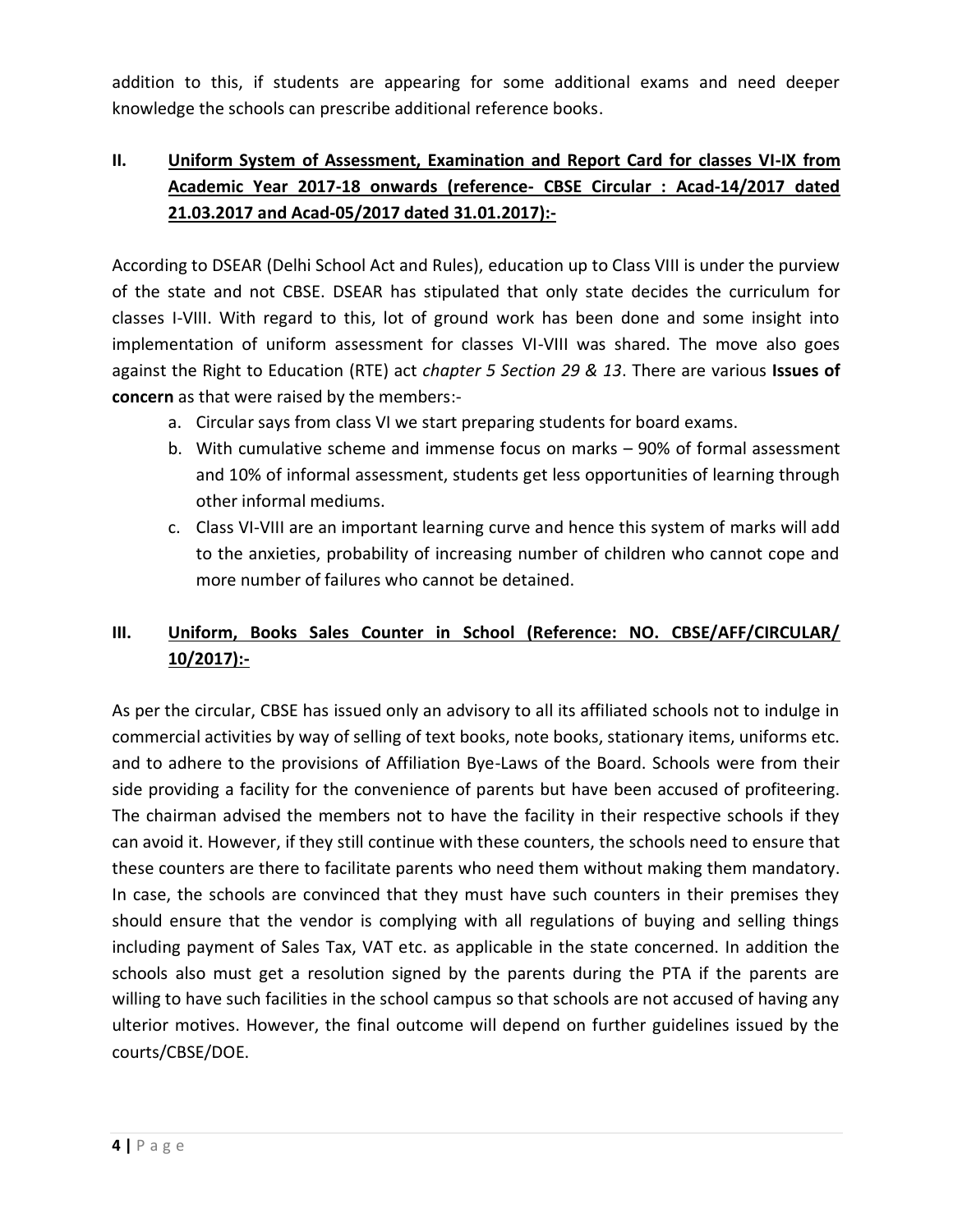# **IV. Distribution of Free Books and Uniform to students belonging to EWS (Economic Weaker Sections):-**

Earlier government used to give Rs. 500/- presumably for books & uniform to be distributed among students of weaker sections. But, Government stopped giving this compensation. Delhi govt. did an amendment to the original RTE and added free education would also include distribution of free books and stationery without govt. compensating for that. After a case filed with the honorable court, the following has transpired;

- First is that it is the absolute, unambiguous responsibility of the govt. to provide free books and stationery to the EWS students studying in private schools.
- Second, is in case the govt. cannot provide this, the court would revisit the amendment which is *clause 8* of RTE that states that the school will provide free books and stationery. Till then, schools do not need to give anything unless govt. provides it to the schools.

## **V. Fee Hike :-**

With regards to approval for fee hike by DDA land allottees the date is 11 May, 2017. With regard to fee hike in 2017, High court ruled that the schools must hold meetings within the Managing Committees to decide on how much fee hike is required and must submit their replies and inform Govt. of Delhi or Department of Education (DOE) by May 30, 2017 about the hike. There were some deliberations about approvals from PTA for hiking fees. However, the conclusion was that the PTA has no role to play in the same.

# **VI. 7th Pay Commission**

Within 15 days of announcement of the  $7<sup>th</sup>$  pay commission the schools must send their feefor approval to Department of Education (DOE).

# **VII. Schools who have Received Show Cause Noticerelated to Superannuation:-**

Schools who have received show cause notice must respond in calm, well thought out manner. They are welcome to seek support from NPSC.

CBSE has issued show cause notice to some schools on the basis of superannuation of Principal stating that how can a Principal continue beyond their superannuation period. However, DSEAR clearly suggests that school management can grant two years of reemployment to its teachers. There is a high court judgement that a **Principal is also a teacher**. So, this applies to a Principal also. Management can reemploy a Principal for 3 years if the Principal is a **State Awardee**, for 5 years if s/he is **National Awardee** and for 7 years if **s/he is Padmashree Awardee.**However, the extension cannot be taken for granted. The management is expected to follow a protocol. The Management committee decision should first go to (DDE), and thento